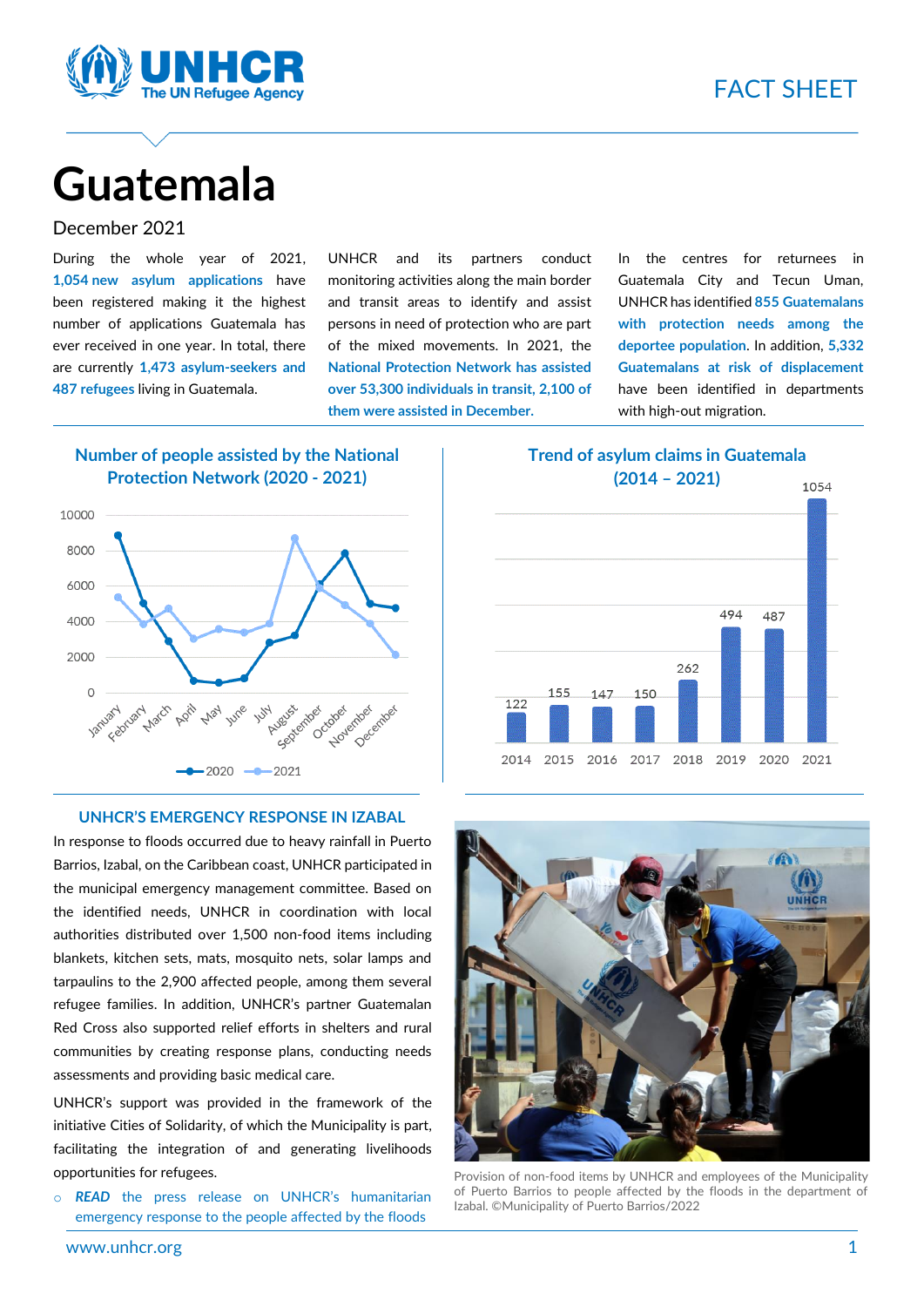

# Working with Partners

UNHCR has **partnership agreements** with 13 partner organizations and two sister UN Agencies (UN Women and World Food Program). In addition, UNHCR works closely with other civil society organizations and governmental institutions to protect people in need of international protection.

# Main Activities

# **Response to Basic Needs**

- In 2021, **UNHCR has supported 10,121 asylum-seekers, refugees as well as Guatemalans** who are part of the Protection Transfer Arrangement (PTA) programme or at risk of displacement with CBI. In total, UNHCR has **distributed over 3.4 million USD** enabling recipients to fulfil their basic needs, reduce protection risks and improve their livelihood opportunities. In a post-distribution monitoring exercise conducted by UNHCR in November 2021 with 251 households, 91% of the beneficiaries reported significant or moderate improvement in living conditions.
- UNHCR through its partner Refugio de la Niñez and in coordination with the solidarity city of San Benito, **donated medical equipment to the newly constructed municipal health clinic** that will provide high-quality healthcare for free to asylum-seekers, refugees, people in transit and members of the host community.
- In Peten, close to the Mexican border, UNHCR equipped a previously donated Refugee Housing Unit with an **air conditioner and a generator** that is being used by the Health Centre in El Naranjo to provide medical assistance to people of the mixed movements, refugees and the host community.
- User friendly and updated content is now available on the webpage **[help.unhcr.org](https://help.unhcr.org/guatemala/)** that includes information on the refugee status determination process in Guatemala, services provided by UNHCR and its partners, maps, contact details as well as a feedback system for asylum-seekers and refugees.

## **Governance, Prevention and Protection**

- **Guatemala's pro-tempore presidency** of the Comprehensive Regional Protection and Solutions Framework (MIRPS in Spanish) **concluded** in December 2021 and was handed over to Honduras.
	- o *READ* [the 2021 annual report of the Comprehensive Regional Protection and Solutions Framework](https://mirpsplatform.org/en/iv-comprehensive-regional-protection-and-solutions-framework-annual-report-2021/)
- Together with the National Registry of Persons (RENAP), the Ministry of Labour and the Guatemalan Migration Institute, UNHCR held a conference to discuss integration opportunities of refugees in Guatemala. During the event, **[RENAP presented the new Special Personal Identity](https://www.acnur.org/noticias/press/2021/12/61ddc7ef4/el-documento-personal-de-identidad-especial-el-gran-avance-de-guatemala.html) Document** to which asylum-seekers and refugees are entitled to and that allows them to access socio-economic integration opportunities.
- In December **UNHCR conducted eight workshops for 98 migration officers from 14 different border posts.** In total in 2021, UNHCR trained over 5,000 people, 315 of them in December, on its mandate, international refugee law and services available to refugees and people who are part of the mixed movements.
- In Quetzaltenango, UNHCR jointly with its partner Tierra Nueva inaugurated three newly implemented projects aiming to promote local integration of refugees and enhance the protection of women survivors of violence: **1) The municipal library**



**was equipped with books, desks, Duetzaltenango CUNHCR/Maribel Tobar/2021** municipal children's library **was equipped with books, desks, Duetzaltenango CUNHCR/Maribel Tobar/2021** Quetzaltenango. ©UNHCR/Maribel Tobar/2021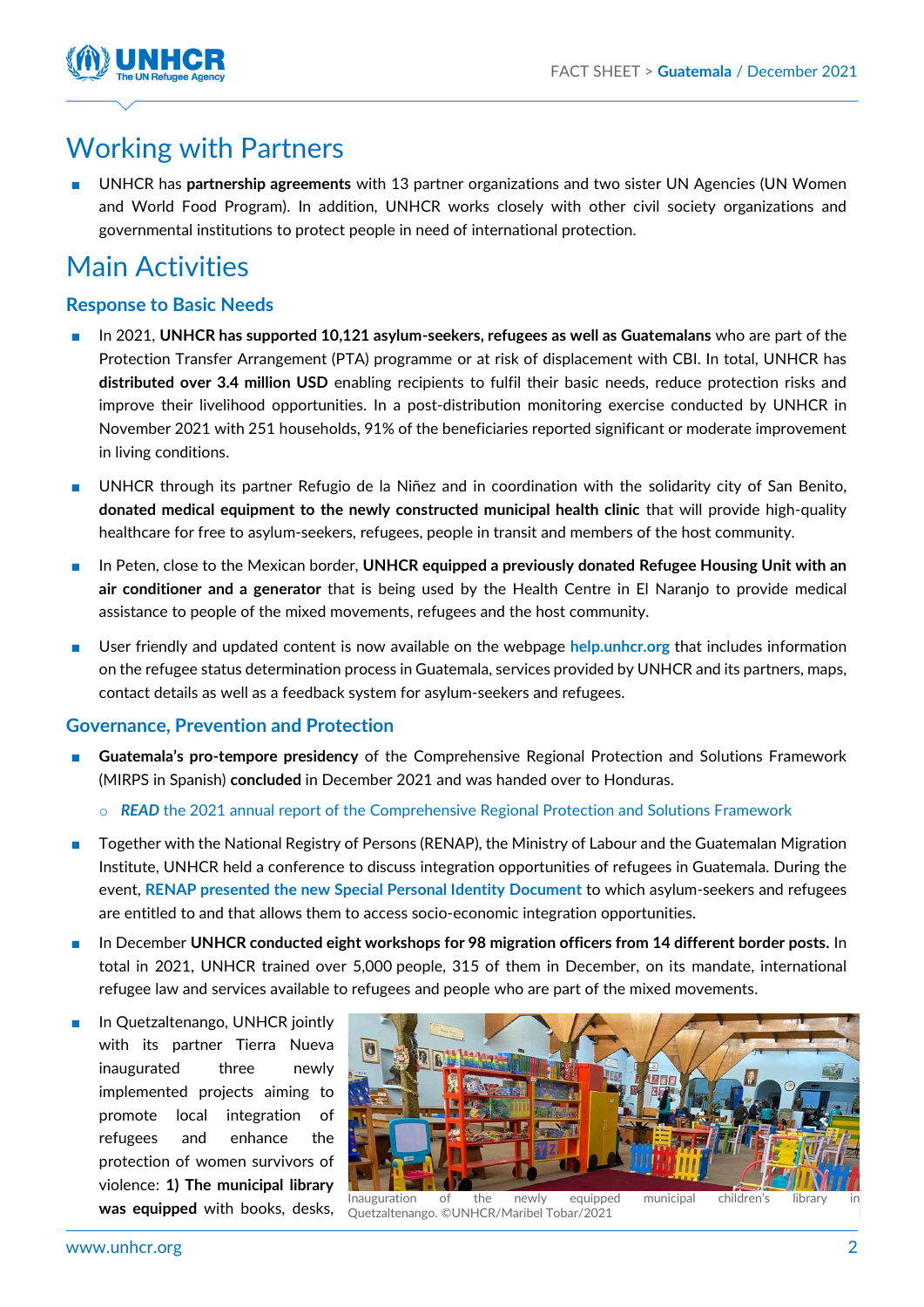

board games and stationery to improve the library's capacity to organize activities for refugee and host community children. **2) A child-friendly space was set up** and equipped in an intercultural centre managed by the civil society organisation Sacándole Brillo a Xela (SBX), where UNHCR already [installed a computer lab and](https://reliefweb.int/sites/reliefweb.int/files/resources/UNHCR%20Guatemala%20Factsheet%20-%20Field%20Unit%20Tecun%20Uman%20November%202021.pdf)  [donated 15 bicycles](https://reliefweb.int/sites/reliefweb.int/files/resources/UNHCR%20Guatemala%20Factsheet%20-%20Field%20Unit%20Tecun%20Uman%20November%202021.pdf) earlier this year. 3) The facilities of the **Comprehensive Care Centre for Women Survivors of Violence (CAIMUS)**, that is being managed by the organisation Nuevos Horizontes, were improved and a water tank, furniture and IT equipment were installed. In addition, food and medicines were donated.

- In Morales, Izabal, UNHCR through its partner Fundaeco **expanded the infrastructure of another CAIMUS** that provides comprehensive protection services to women and girls survivors of gender-based violence (GBV).
- To strengthen access to education for refugee and host community children, UNHCR through its partner Save the Children, **refurbished and equipped six schools benefitting a total of 525 girls and boys.** Three of the schools are located in local communities of Esquipulas, two in Asunción Mita and one in Jutiapa Municipality.
- In the solidarity city of Esquipulas, Chiquimula, the infrastructure of the Migrant Shelter, that



Pastoral de Movilidad Humana (PMH) built in Majadas, Jutiapa. ©UNHCR/Nery Juarez/2021 Inauguration of the newly renovated and equipped school in the village Las

2020 with UNHCR funds, was expanded. In coordination with partner PMH, that manages the shelter, UNHCR **built a multi-purpose sports court** next to it for people on the move, refugees and the host community. In addition, since August 2021, UNHCR has been providing information sessions to people in transit who are staying at the shelter to identify those in need of international protection and inform them about their rights. In this way, UNHCR has **informed more than 500 people of the mixed movements.**

o *READ* [the newest fact sheet on the work of UNHCR's Field Unit in Esquipulas](https://reliefweb.int/sites/reliefweb.int/files/resources/UNHCR%20Guatemala%20Hoja%20Informativa%20-%20Unidad%20de%20Terreno%20de%20Guatemala%20-%20Enero%202022.pdf)

- The project called **UNIVETs** (Unidades Móviles contra la Violencia Sexual y Trata de Personas in Spanish) implemented by the Office against Sexual Violence, Exploitation and Trafficking in Persons (SVET) and supported by UNHCR through its partner Refugio de la Niñez (RDN) has further expanded its field activities. Since September 2021, the **six units informed over 27,500 people,** among them people on the move, about the services available for survivors of sexual violence, exploitation and trafficking in persons. In addition, over **2,000 government officials were trained by the UNIVETs** on the prevention of and response to GBV.
	- o *WATCH* UNHCR's [newest video on the mobile activities carried out by](https://twitter.com/secretariasvet/status/1481397079205466115) its partners in the field
- UNHCR and its partners continue conducting protection screenings and referrals in the two Centres for Returnees in Guatemala City and Tecun Uman, San Marcos. As part of a series of **infrastructure improvements implemented by UNHCR in the Centre in Tecun Uman,** bathrooms, including showers, were installed.

## **Enhanced community-based protection in communities affected by or at risk of displacement**

- As part of UNHCR's community-based protection strategy and in the framework of the partnership agreement signed between UNHCR and UN Women, **Municipal Offices for Women as well as female community leaders in Alta Verapaz, Escuintla, Izabal, Jutiapa, Santa Rosa and Suchitepequez are being trained** on leadership, empowerment, public policies and establishing and strengthening community protection networks.
- In Puerto Barrios, Izabal, UNHCR with the support of its partner Guatemalan Red Cross **delivered basic medical supplies and anti-COVID PPEs to solidarity families residing in the communities Cacao Frontera and Jimeritos,** located along the entry borders with Honduras and transit areas. The solidarity families provide information and humanitarian assistance to people who are part of the mixed movements.